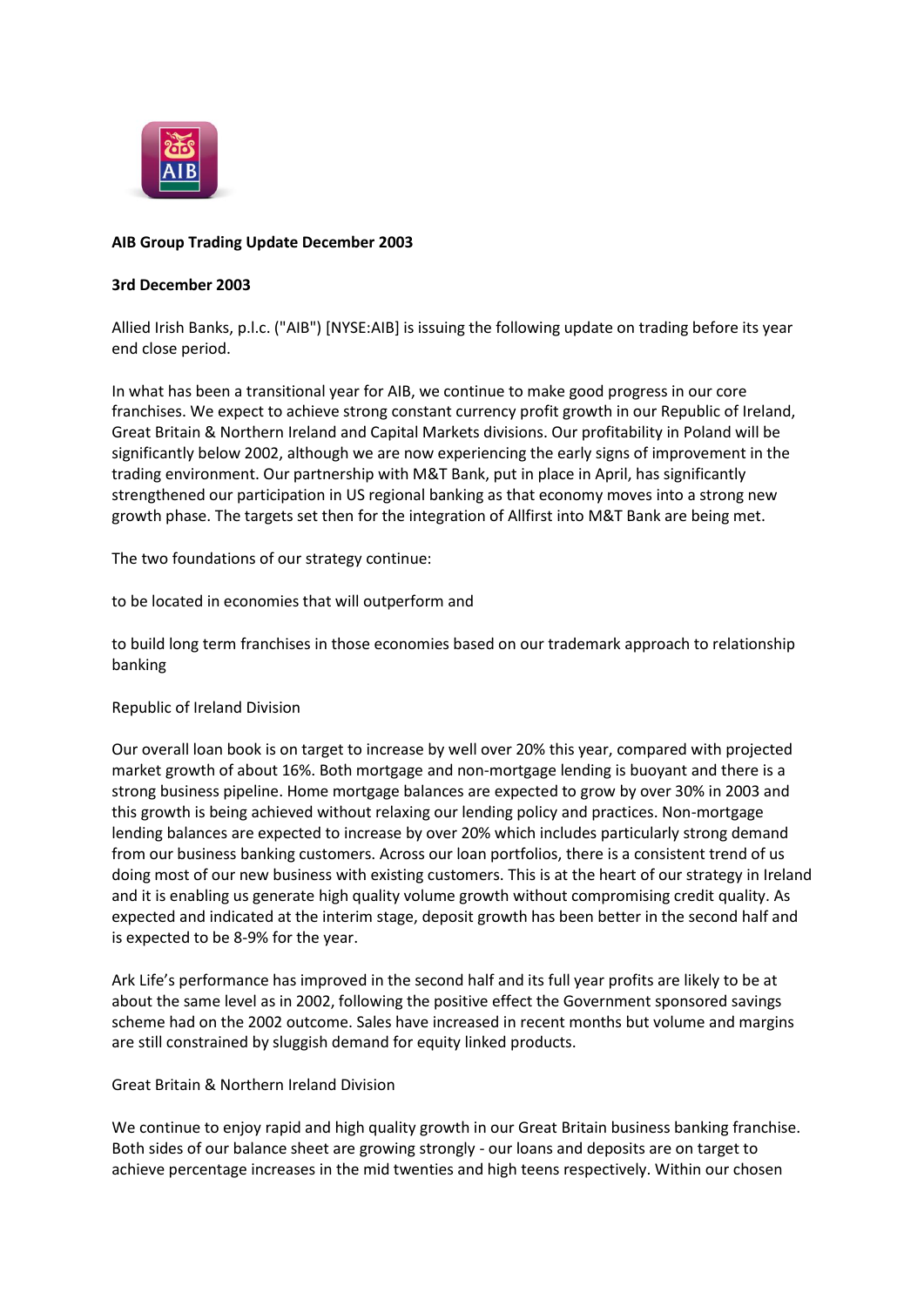niches we are increasingly being seen by customers as offering a superior alternative to our competitors, based on our ability to deliver better value and service. Momentum is strong and there is a very good new business pipeline.

First Trust, our full service retail and commercial bank in Northern Ireland, is performing well, with strong growth being achieved both in home mortgages and business lending.

Overall, we expect the division to show loan growth in excess of 20% and mid teen deposit growth in 2003.

#### Capital Markets Division

Corporate Banking is performing very well. Strong underwriting, arrangement and debt management fees and higher margins, are notable features. Our international business in Great Britain and New York is growing strongly but domestic customer demand remains low. Overall, loan growth is expected to be around 5%.

Our treasury performance has been good in volatile bond and currency markets. We continue to be lightly invested in interest rate markets as we believe that the medium and longer end of the yield curve has further potential to steepen. In that event, our current low level of risk limit utilisation places us in a strong position.

#### Poland Division

While lower interest rates continue to compress margins and income in our Polish franchise, key business trends are improving. Customer demand for our lending products is strengthening and mid single digit loan growth is expected this year, following a flat outcome at the interim stage. Volume increases in our home mortgage and commercial leasing portfolios are particularly good. Resources, including mutual funds, are growing with deposits likely to be broadly stable. Increased customer activity and card fees are contributing strongly to good growth in non-interest income. Nonperforming loans and credit provisions continue to reduce. The further reduction to our operating cost base announced at the interim results is on track and on schedule. We are confident that we will sustain positive trends and our franchise has substantial organic growth potential in an improving economy.

# M&T

Our partnership with M&T in US regional banking is meeting all our expectations in the months since the merger was completed earlier this year. The integration of M&T and Allfirst is on target to deliver the expected benefits and a successful conversion to a common operating platform was completed in July. As indicated at the announcement of our interim results and underpinned subsequently by the performance and outlook for M&T, we expect that, relative to 2002, earnings from our US regional banking interests, together with the share buyback associated with the merger, will be marginally accretive to Group earnings in 2003.

# Capital Management

The Group's capital ratios are strong and well in excess of regulatory requirements. Strong asset growth and a progressive dividend policy will broadly consume the internal capital generated by our ongoing high returns on equity. As indicated at the interim results announcement, further modest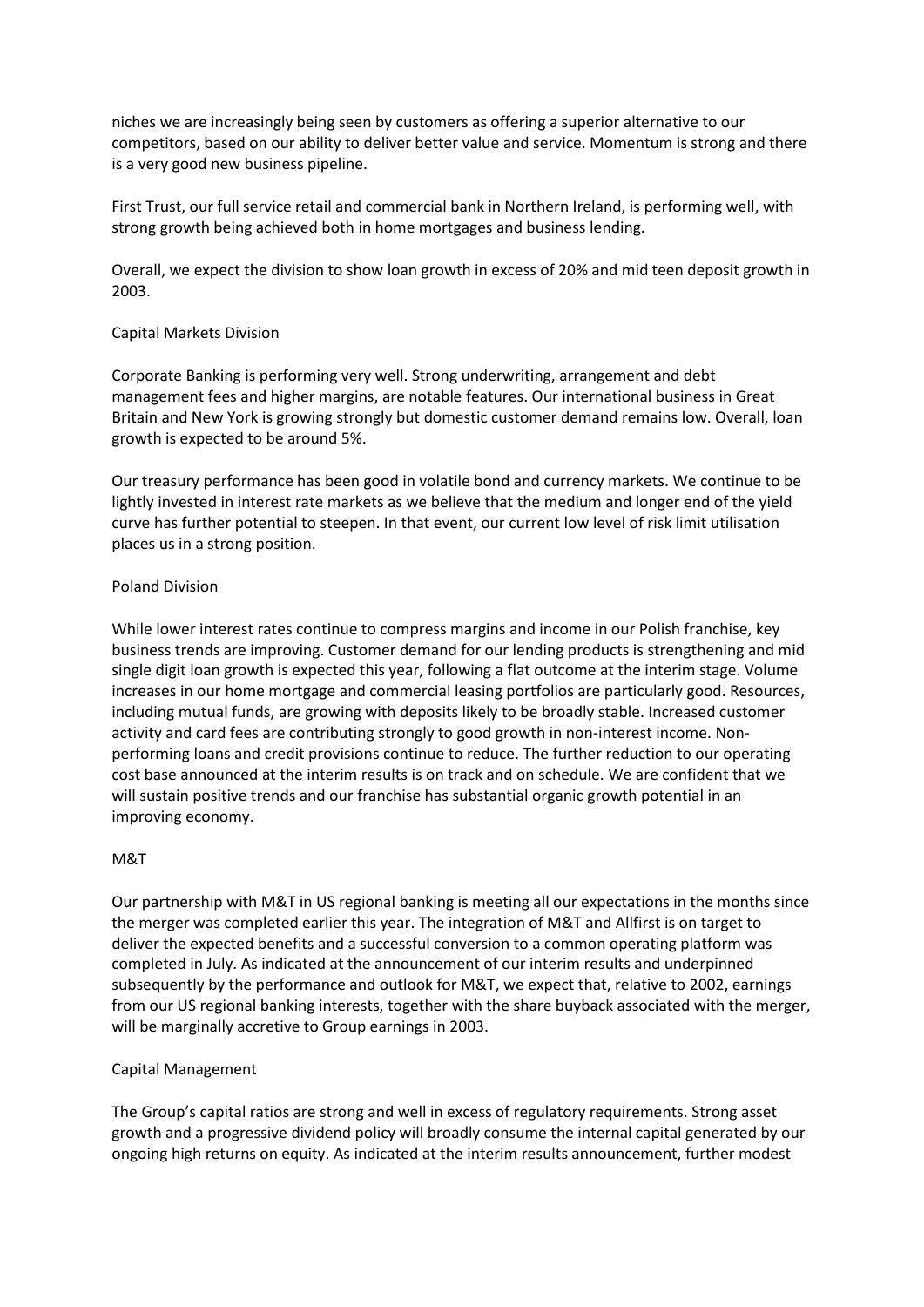share buybacks were made in the second half of the year but at a level significantly less than that undertaken following the merger of M&T and Allfirst.

Note: Guidance on the following profit and loss account headings is on a continuing activities basis

# Non-interest Income

High activity levels in our operating divisions are boosting banking fees and commissions and noninterest income is expected to grow by around 10% this year.

#### **Costs**

Underlying cost growth this year is likely to be around 6-7%. We continue to invest in our operating divisions to support and sustain revenue growth momentum. We plan to implement a limited early retirement scheme in 2004 and discussions in this regard are now underway. The building of top class risk and governance infrastructure and practices, and increased investment in MIS as we prepare for IAS and Basel II are significant cost items this year.

# Asset Quality

Asset quality remains good. Both non-performing and the broader measure of criticised loans are falling as a percentage of average loans. There are no sectoral concentrations that are causing particular concern and we are satisfied that we maintain adequate levels of provision coverage. The bad debt charge for the year is expected to be c. 35 bps of average loans. This is a reduction in previous guidance, reflecting the growth and resilience of our portfolios.

#### Margins

We continue to expect attrition of around 20 bps for the year. We believe that we are at or close to the bottom of the interest rate cycle in our operating economies. Product margins, with the exception of our Polish deposits previously commented on, are holding up well. The principal causes of attrition are business mix, lower rates on the reinvestment of maturing investment funds and the balance sheet funding effect of assets growing faster than liabilities. In response to the latter trend, we completed two very successful senior debt and tier 2 capital raising programmes in recent months.

# Earnings

In line with previous guidance, adjusted earnings per share for the Group will be impacted in 2003 by several significant items. These items are FRS 17 pension accounting, Irish Government levy, restructuring/early retirement charges and the recently announced disposal of the Govett business. Excluding these charges, we continue to target low single digit growth in adjusted earnings per share. This result will include a negative impact from the translation of non euro denominated earnings. We continue to actively manage this effect which, including hedging profits of c. €30m, is expected to be around 4% in 2003. This outcome is broadly similar to the interim stage and as guided at that time.

Group results for the year ended 31st December 2003 will be announced on 24th February 2004.

-ENDS-